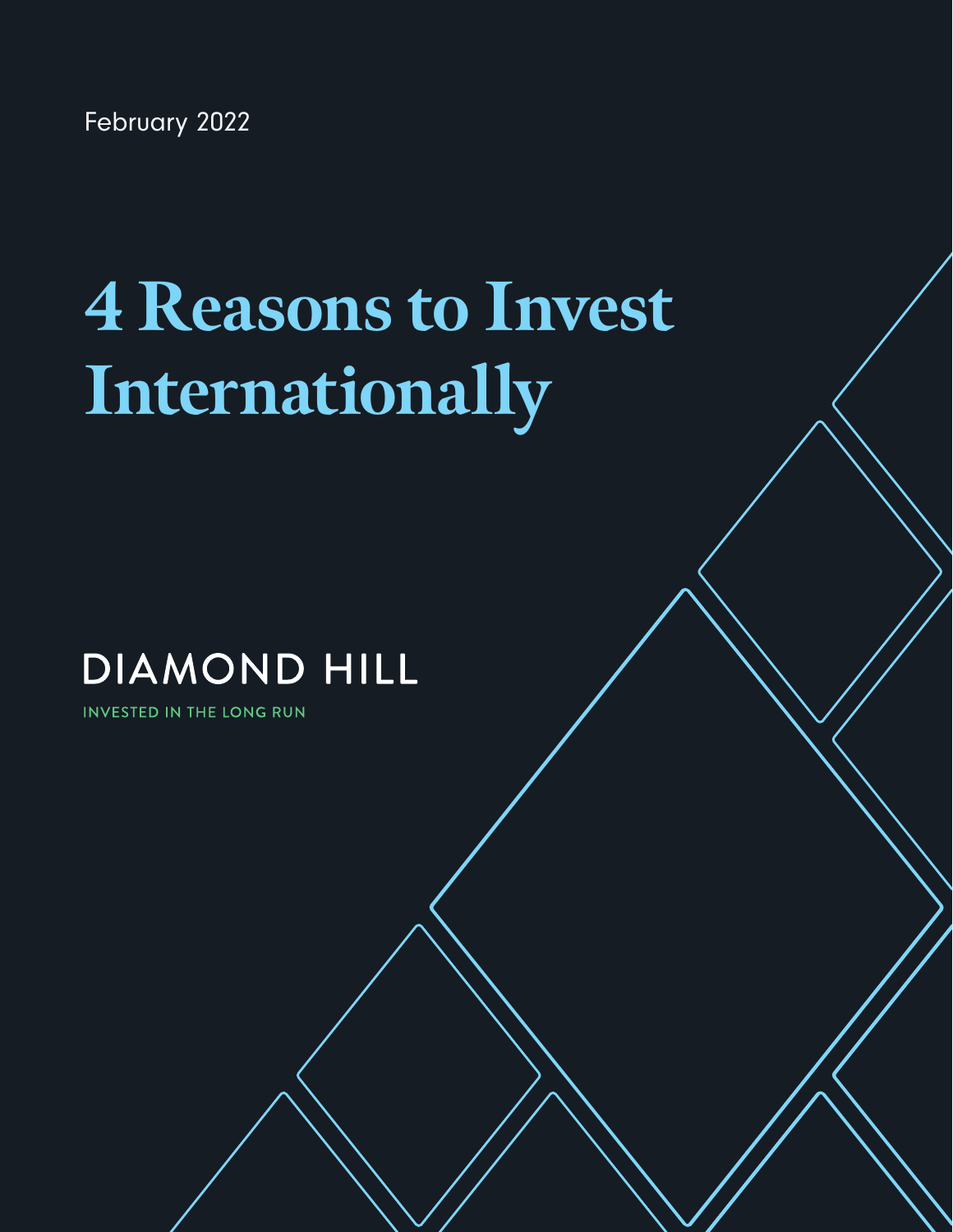Investing overseas has long been a prudent strategy to increase diversification and alpha potential within an overall equity allocation. In recent years, non-US investment allocations have dwindled as the US stock market has continued its ascent and investors have followed those gains. But no investment category—not even one as broad and deep as US stocks—is permanently better than another. All categories cycle eventually and irregularly, and equity markets are particularly adept for catching investors off guard. While the list is long, here we highlight four reasons investing internationally remains a sound investment strategy, and why investors should assess their equity allocations today to ensure they are properly diversified and well positioned for the next 10 years—and beyond.

#### 1. Too Big to Ignore

More than 40% of the world's market capitalization lies outside the US, and 80% of today's investable securities are of foreign issue (Exhibit 1). By investing only in US stocks, or only in your country of domicile, you may be missing out on a large piece of the pie and hampering your alpha potential.

Over the past 20 years, the number of investable US securities has declined, partly because of the rise of private equity and venture capital. At the same time, the number of investment opportunities outside the US has grown substantially.

Developed and emerging markets worldwide have experienced significant economic progress over the past two decades, with new industries and businesses emerging. Consider the Chinese internet industry, which was in its infancy in 2000. For example, Alibaba (the Amazon of China) was established in 1999 and didn't go public until 2014, a mere seven years ago. Today, it is the largest e-commerce company in the world. Chinese social media company TikTok launched its wildly popular app in 2016 and now has more than 2.6 billion users worldwide. While the Chinese tech industry might be one of the most dramatic growth stories, similar progress has occurred in global industries such as travel, 5G adoption, autos, luxury goods, manufacturing and health care, to name a few.



### Exhibit 1: The Massive Non-US Opportunity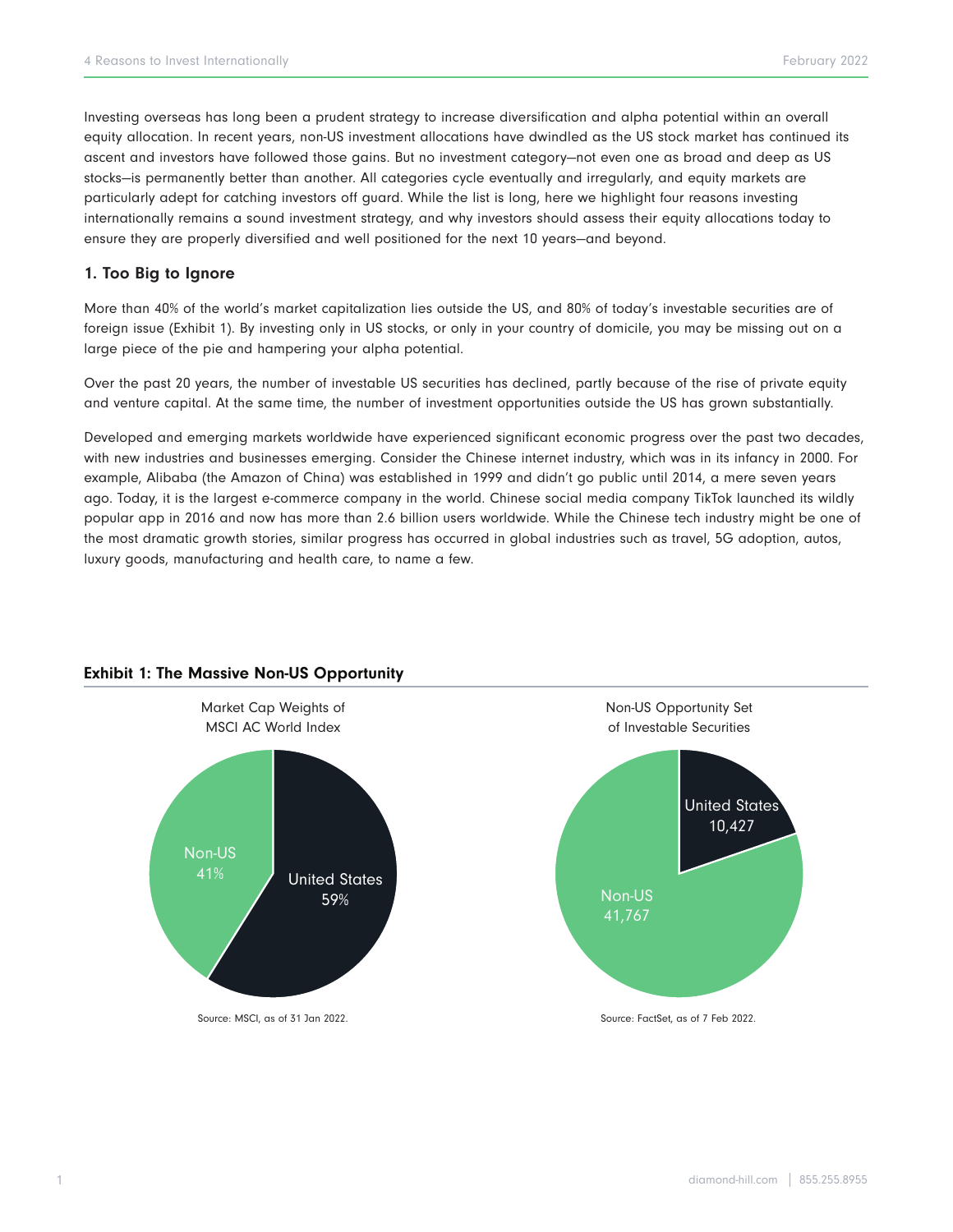#### 2. We Are All Global

More than ever before, businesses are competing on a global scale. Researching a company for potential investment requires a deep look into its industry and competitors, regardless of location. For example, you can't fully understand US consumer products company Procter & Gamble without understanding the industry in which it operates and two of its largest competitors, UK-based Unilever and French personal care company L'Oreal.

Additionally, businesses are earning revenue from all parts of the globe. Going back to our Procter & Gamble example, the company earns over half (roughly 56%) of its revenues outside the US—it's truly a global business. In looking at a handful of select companies in Exhibit 2, it's clear that where a company happens to be domiciled doesn't necessarily dictate where it earns the bulk of its revenues and, even more so, that significant revenue is being generated outside the US. The question for investors today is, why limit where you invest based on geography, especially if your goal is to find the opportunities with the most long-term potential?

#### Exhibit 2: Significant Revenue Generated in Non-US Markets

|                                  | Geographic Revenue Breakdown |                     |       |       |
|----------------------------------|------------------------------|---------------------|-------|-------|
|                                  | <b>Market Cap</b>            | Country of Domicile | US    | Other |
| Unilever<br>United Kingdom       | \$130B                       | 4.7%                | 18.5% | 76.8% |
| Samsung<br>South Korea           | \$362B                       | 15.6                | 15.6  | 68.8  |
| Diageo<br>United Kingdom         | \$116B                       | 6.3                 | 38.1  | 55.6  |
| Roche<br>Switzerland             | \$306B                       | 3.2                 | 42.6  | 54.2  |
| Walt Disney Co.<br>United States | \$254B                       | 68.1                | 68.1  | 31.9  |
| Safran<br>France                 | \$51B                        | 23.0                | 14.2  | 62.8  |

Source: FactSet. Market Cap as of 31 Jan 2022. Estimated revenue data as of most recent available.

#### 3. Performance Fluctuates Over Time - Be Ahead of the Curve

Over the past decade, allocations to US investments have risen—in part because outsized US returns naturally led to a larger share of portfolios and because investors were drawn to superior returns. (Exhibit 3).





Source: FactSet, as of 31 Jan 2022.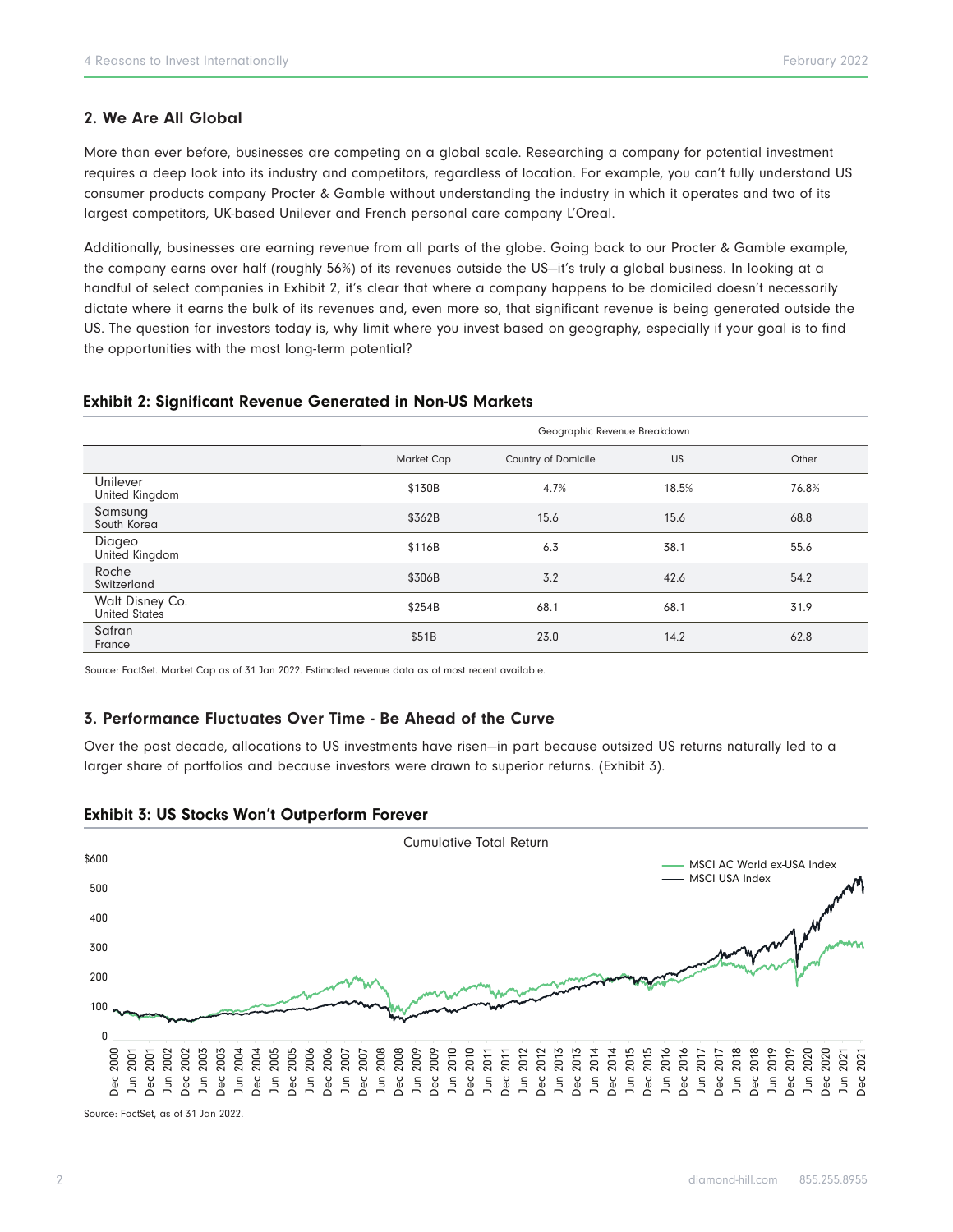But are we nearing a turning point in this US-led tide? It is conceivable that the market leadership US equities have enjoyed over the past decade will not continue into perpetuity. In fact, US stocks underperformed seven out of 10 years from 2002-2011. For diversification and risk management purposes, having an appropriate allocation to both US and non-US investments—depending on your specific investment goals—remains a sensible approach to asset allocation. And today may be an ideal time to consider refocusing on overseas investments.

#### 4. Higher Growth Rates Abroad (and Better Fundamentals)

Because US stocks have outperformed so handily over the past decade, the idea of rebalancing investment allocations to include more non-US investments has merit—a tribute to the adage of buying low and selling high. Not only do investors have the probability of mean reversion on their side, but fundamentally, many non-US stocks are particularly well positioned. GDP growth, for one, is estimated to be between 2% to 3% annually for the next five years in the US while many non-US economies are poised for more significant growth (Exhibit 4).



#### Exhibit 4: Strong Economic Growth Outside the US

Source: IMF 2022-2026 estimates, latest available.

From a valuation perspective, non-US stocks look compelling (Exhibit 5). This doesn't make US stocks a category to avoid. Rather, in the US, stock returns are more likely to come from improving fundamentals at the company level—an argument for bottom-up, disciplined stock selection—whereas there appears to be more room for valuation expansion overseas. Identifying investments that are trading at a discount to what they are worth gives investors an edge in positioning their portfolios to perform well over the long term.